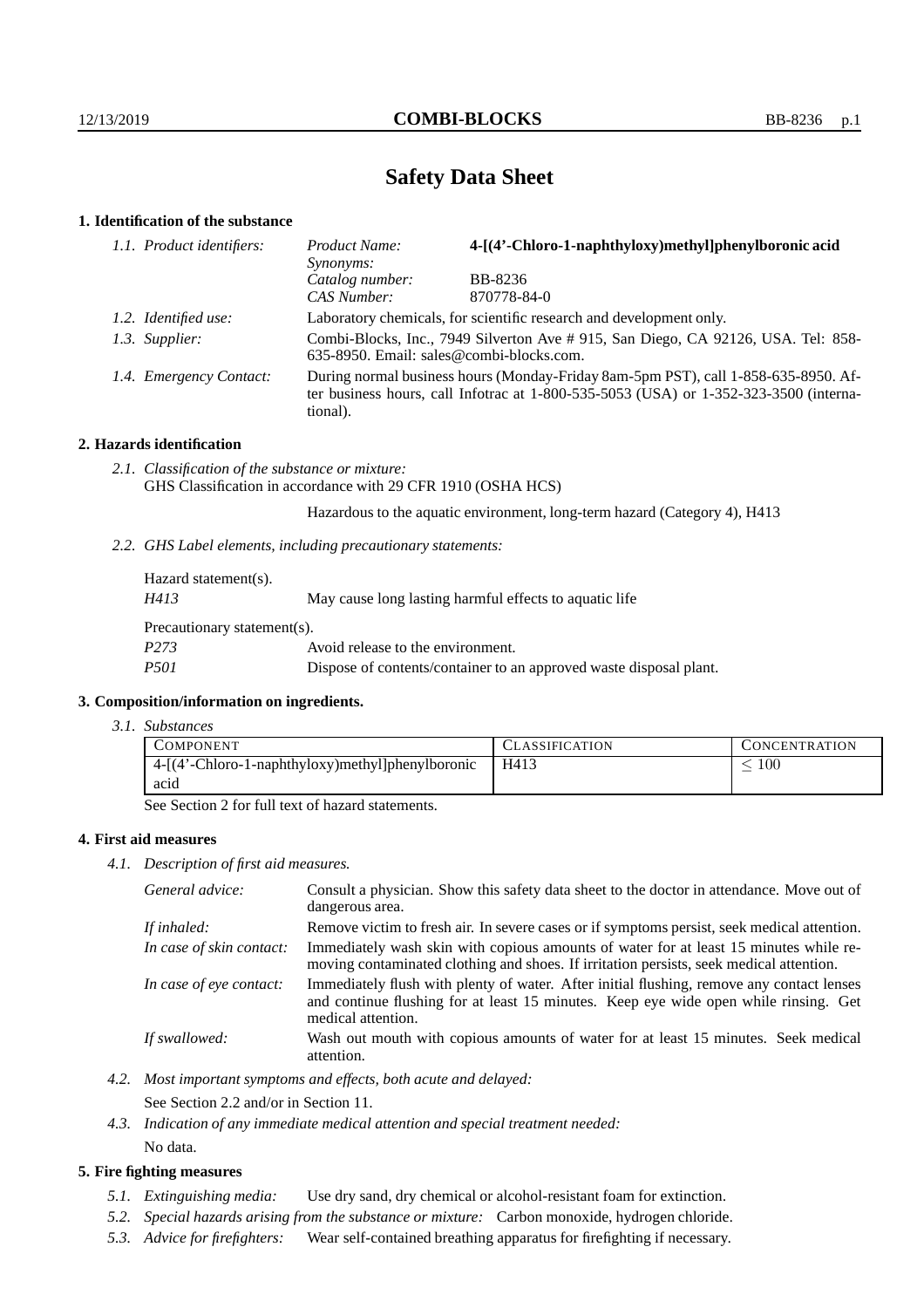*5.4. Further information:* No data available.

#### **6. Accidental release measures**

- *6.1. Personal precautions, protective equipment and emergency procedures:* Ensure adequate ventilation. Use personal protective equipment.
- *6.2. Environmental precautions:* Should not be released into the environment. See Section 12 for additional ecological information.
- *6.3. Methods and materials for containment and cleaning up:* Sweep up or vacuum up spillage and collect in suitable container for disposal.
- *6.4. Reference to other sections:* Refer to protective measures listed in Sections 8 and 13.

# **7. Handling and storage**

- *7.1. Precautions for safe handling:* Avoid contact with skin and eyes. Avoid inhalation of vapour or mist. Keep away from sources of ignition - No smoking. Take measures to prevent the build up of electrostatic charge. For precautions see section 2.2.
- *7.2. Conditions for safe storage, including any incompatibilities:* Keep container tightly closed in a dry and well-ventilated place. Containers which are opened must be carefully resealed and kept upright to prevent leakage.
- *7.3. Specific end use(s):* Laboratory chemicals, for scientific research and development only.

# **8. Exposure Controls / Personal protection**

- *8.1. Control parameters: Components with workplace control parameters:* Contains no substances with occupational exposure limit values.
- *8.2. Exposure controls: Appropriate engineering controls:* Ensure that eyewash stations and safety showers are close to the workstation location. Ensure adequate ventilation, especially in confined areas.

#### *Personal protective equipment:*

| Eye/face protection:    | Wear appropriate protective eyeglasses or chemical safety goggles as described by OSHA's<br>eye and face protection regulations in 29 CFR 1910.133 or European Standard EN166.                                                                                                                                         |  |
|-------------------------|------------------------------------------------------------------------------------------------------------------------------------------------------------------------------------------------------------------------------------------------------------------------------------------------------------------------|--|
| Skin protection:        | Handle with gloves. Gloves must be inspected prior to use. Use proper glove removal<br>technique (without touching glove's outer surface) to avoid skin contact with this product.<br>Dispose of contaminated gloves after use in accordance with applicable laws and good<br>laboratory practices. Wash and dry hands |  |
| <b>Body Protection:</b> | Complete suit protecting against chemicals, Flame retardant antistatic protective clothing.,<br>The type of protective equipment must be selected according to the concentration and<br>amount of the dangerous substance at the specific workplace.                                                                   |  |
| Respiratory protection: | No protective equipment is needed under normal use conditions.                                                                                                                                                                                                                                                         |  |
|                         | Control of environmental exposure: Prevent further leakage or spillage if safe to do so. Do not let product enter<br>drains.                                                                                                                                                                                           |  |

#### **9. Physical and chemical properties**

*9.1. Information on basic physical and chemical properties*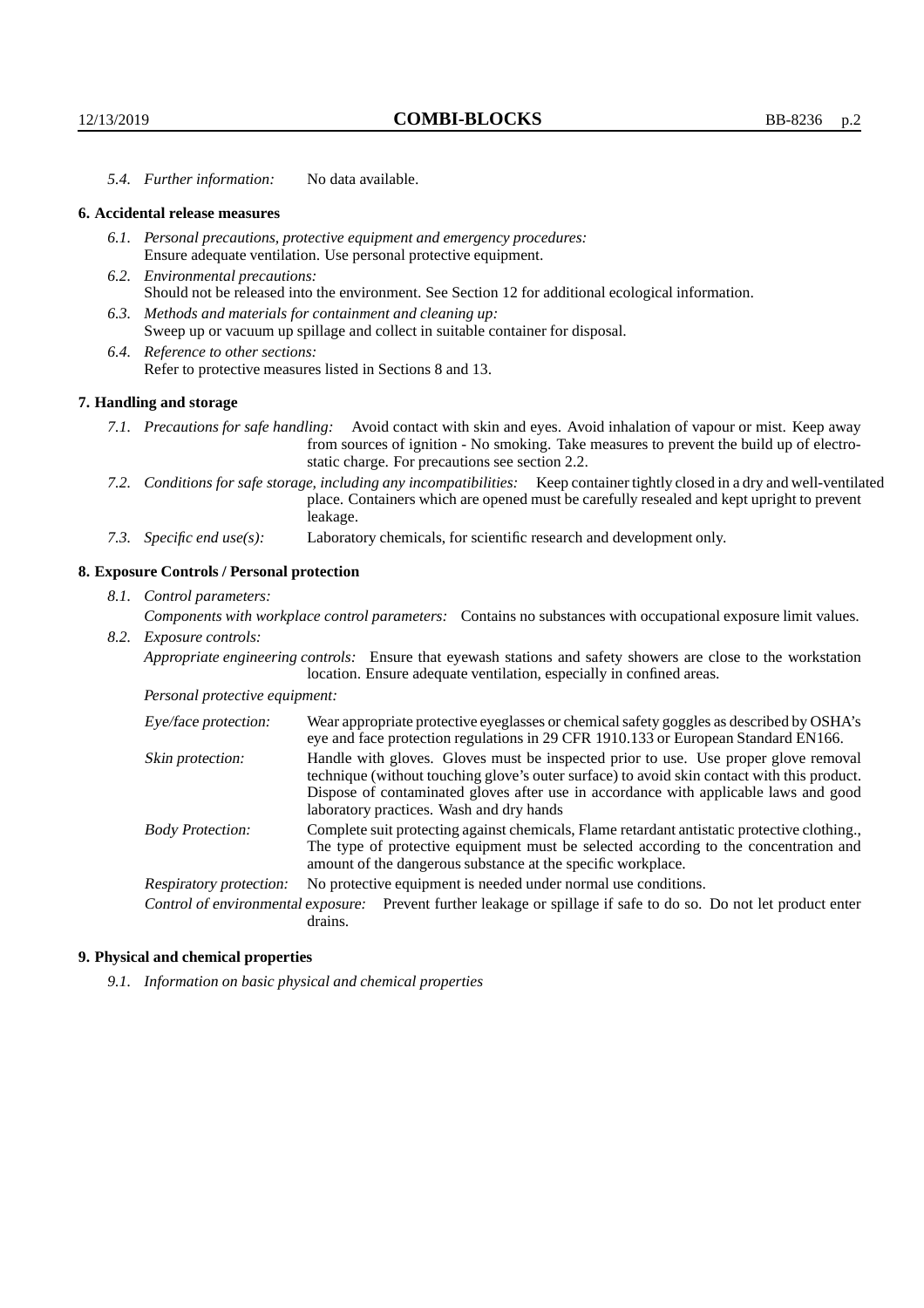| Appearance:                                   | No data  |
|-----------------------------------------------|----------|
| Odour:                                        | No data  |
| Odour Threshold:                              | No data  |
| $pH$ :                                        | No data  |
| Melting point/freezing point:                 | No date. |
| Initial boiling point and boiling range:      | No data  |
| Flash point:                                  | No data  |
| Evaporatoin rate:                             | No data  |
| Flammability (solid, gas):                    | No data  |
| Upper/lower flammability or explosive limits: | No data  |
| Vapour pressure:                              | No data  |
| Vapour density:                               | No data  |
| Relative density:                             | No data  |
| Water solubility:                             | No data  |
| Partition coefficient: n-octanol/water:       | No data  |
| Auto-ignition:                                | No data  |
| Decomposition temperature:                    | No data  |
| Viscosity:                                    | No data  |
| Explosive properties:                         | No data  |
| Oxidizing properties:                         | No data  |
|                                               |          |

*9.2. Other safety information:*

| Formula          | $C_{17}H_{14}BCIO_3$ |
|------------------|----------------------|
| Molecular weight | 312.6                |
| CAS Number       | 870778-84-0          |

### **10. Stability and reactivity**

| 10.1. Reactivity | No data |
|------------------|---------|
|------------------|---------|

*10.2. Chemical stability* Stable under recommended storage conditions.

- *10.3. Possibility of hazardous reactions* No data
- *10.4. Conditions to avoid*
- *10.5. Incompatible material* No data.
- *10.6. Hazardous decomposition products:*

Hazardous decomposition products formed under fire conditions: Carbon monoxide, hydrogen chloride.

Other decomposition products: No data

In the event of fire: See Section 5.

### **11. Toxicological information**

*11.1 Information on toxicological effects*

| Acute toxicity:                                                                                                                                                            | No data available.                                                          |  |
|----------------------------------------------------------------------------------------------------------------------------------------------------------------------------|-----------------------------------------------------------------------------|--|
| Skin irritation/corrosion:                                                                                                                                                 | No data available.                                                          |  |
| Eye damage/irritation:                                                                                                                                                     | No data available.                                                          |  |
| Respiratory or skin sensitization:                                                                                                                                         | No data available.                                                          |  |
| Germ cell mutagenicity:                                                                                                                                                    | No data available.                                                          |  |
| Carcinogenicity:                                                                                                                                                           | No data available.                                                          |  |
| Reproductive toxicity:                                                                                                                                                     | No data available.                                                          |  |
|                                                                                                                                                                            | Specific target organ system toxicity - single exposure: No data available. |  |
| Specific target organ system toxicity - repeated exposure:<br>No data available.                                                                                           |                                                                             |  |
| Aspiration hazard:                                                                                                                                                         | No data available.                                                          |  |
| Additional information:<br>To the best of our knowledge, the chemical, physical and toxicological proper-<br>ties of this substance have not been thoroughly investigated. |                                                                             |  |

# **12. Ecological information**

- -

*12.1. Toxicity* No data available. *12.2. Persistence and degradability* May cause long lasting harmful effects to aquatic life.